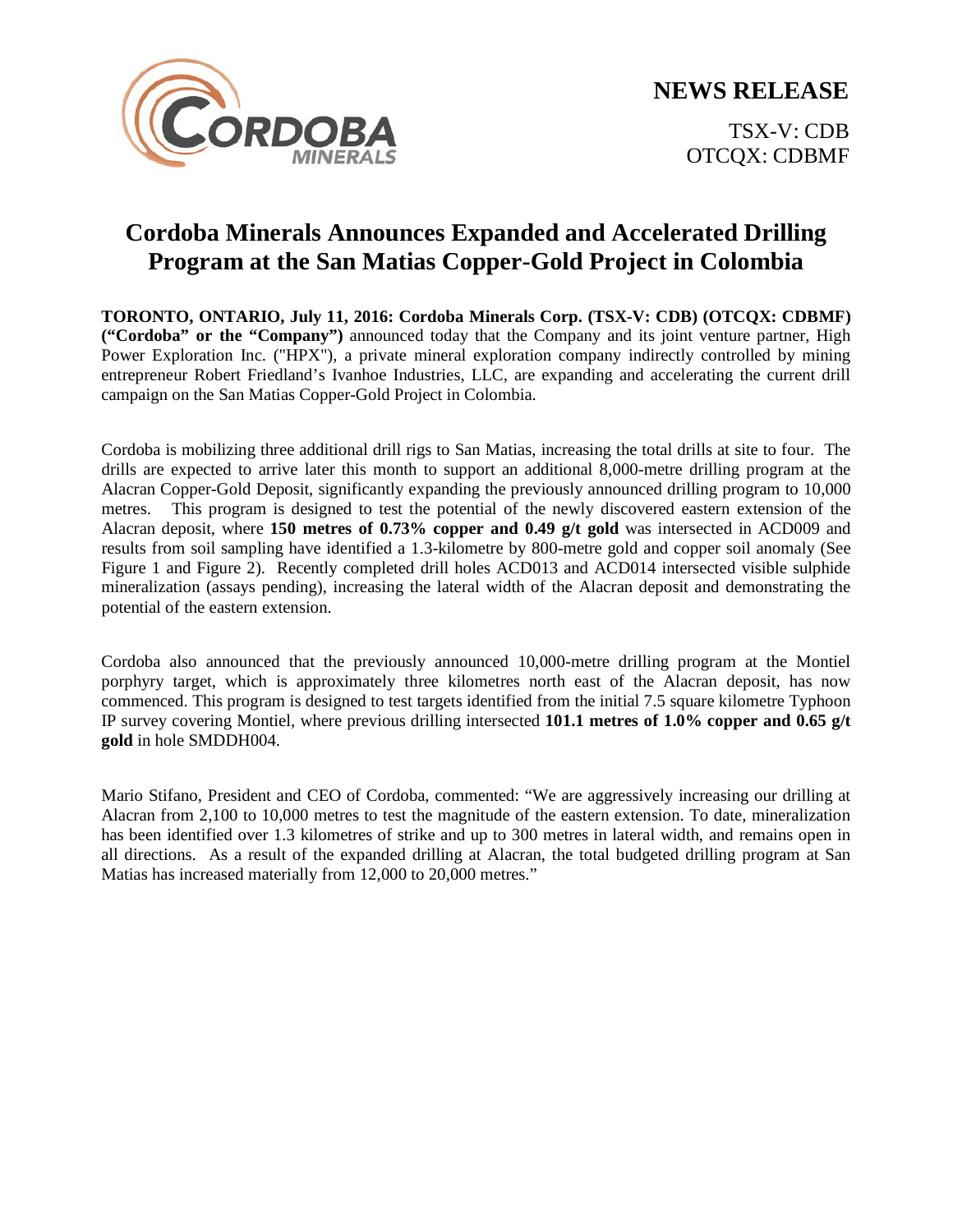

**Figure 1: Alacran Gold in Soil Anomaly**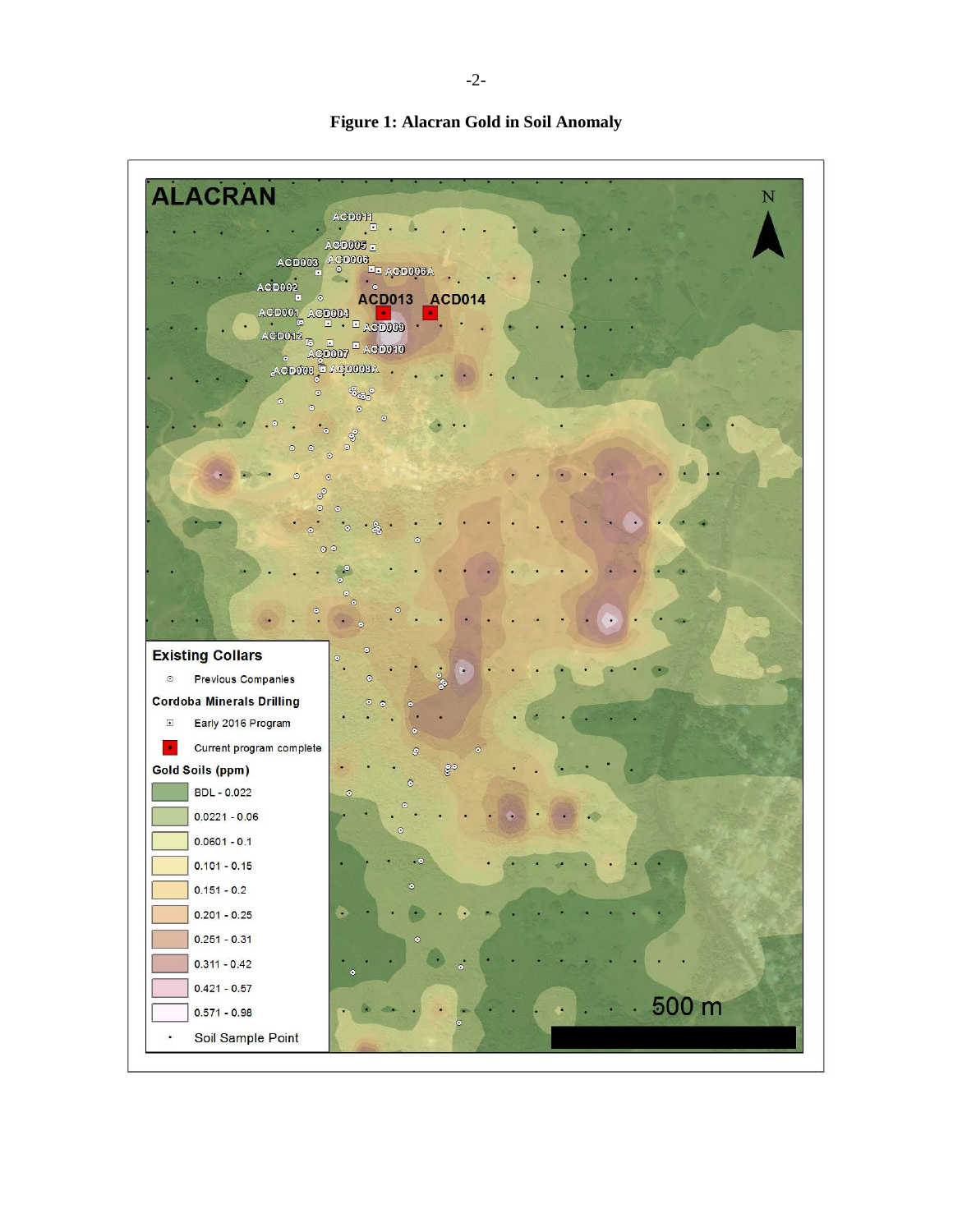

**Figure 2: Alacran Copper in Soil Anomaly**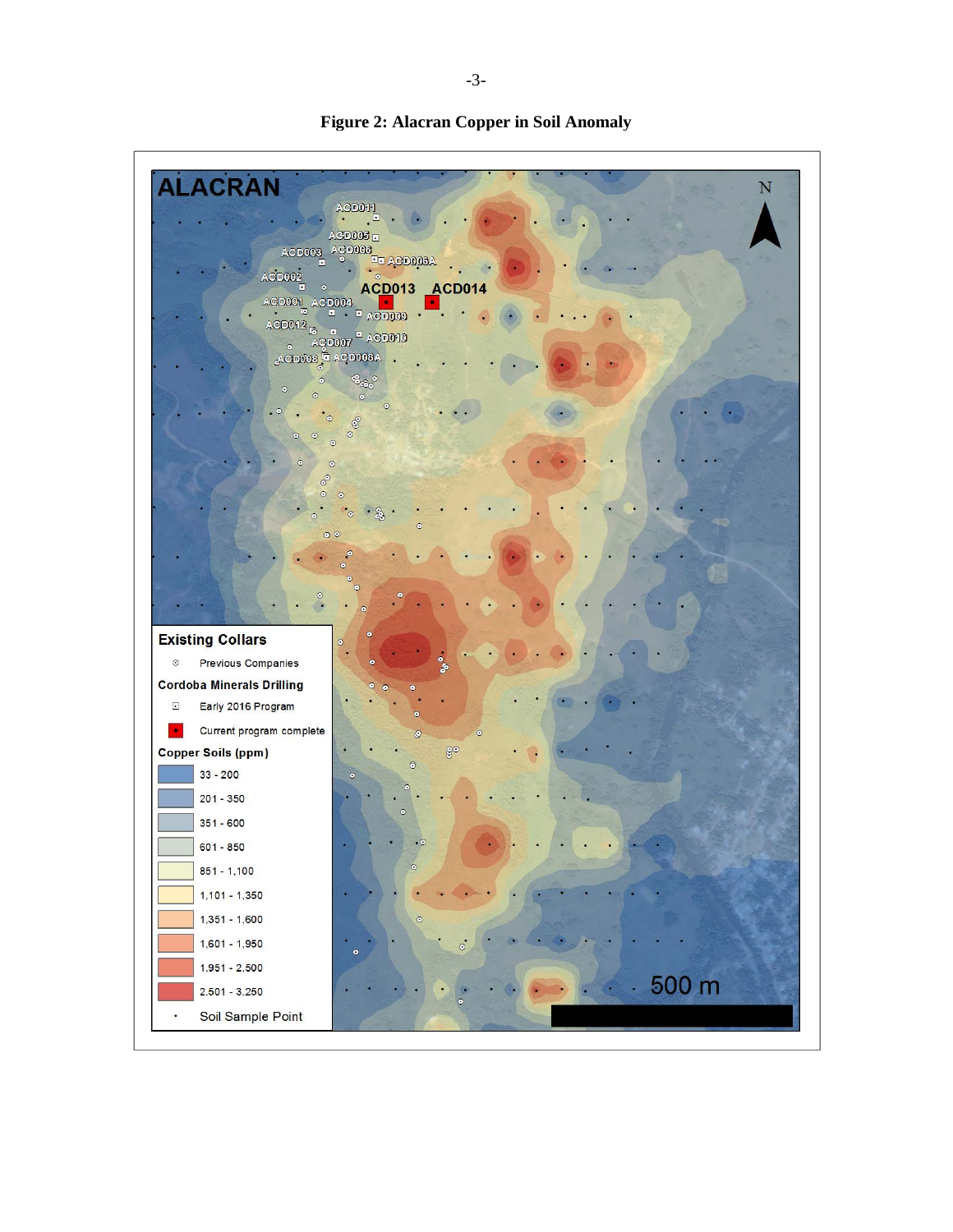### **About San Matias Project**

The San Matias Copper-Gold Project comprises a 20,000-hectare land package on the inferred northern extension of the richly endowed Mid Cauca Belt in Colombia. The project contains several known areas of porphyry copper-gold mineralization, copper-gold skarn mineralization and vein-hosted, gold-copper mineralization. Porphyry mineralization at the San Matias Project incorporates high-grade zones of coppergold mineralization hosted by diorite porphyries containing secondary biotite alteration and various orientations of sheeted and stockwork quartz-magnetite veins with chalcopyrite and bornite. The copper-gold skarn mineralization at Alacran is associated with stratabound replacement of a marine volcanosedimentary sequence. The nature of mineralization encountered at San Matias is similar to other large high-grade copper-gold deposits.

## **Technical Information**

The technical information has been compiled, reviewed and verified by Christian J. Grainger, PhD, a Qualified Person for the purpose of NI 43-101. Dr. Grainger is a geologist with over 15 years in the minerals mining, consulting, exploration and research industries. Dr. Grainger is a Member of the Australian Institute of Geoscientists (AIG) and Australian Institute of Mining and Metallurgy (AusIMM).

All samples have been prepared and assayed at ALS laboratory in Medellin, Colombia with gold assays being carried out as 50-gram Fire-Assays with AAS finish and all trace elements and base metals being assayed using four Acid Digest with ICP-MS finish. The company utilizes an industry-standard QA/QC program. HQ and NQ diamond drill-core is sawn in half with one-half shipped to a sample preparation lab. The remainder of the core is stored in a secured storage facility for future assay verification. Blanks, duplicates and certified reference standards are inserted into the sample stream to monitor laboratory performance and a portion of the samples are periodically checked for assayed result quality.

## **About High Power Exploration**

HPX is a privately owned, metals-focused exploration company deploying proprietary in-house geophysical technologies to rapidly evaluate buried geophysical targets. The HPX technology cluster comprises geological and geophysical systems for targeting, modelling, survey optimization, acquisition, processing and interpretation. HPX has a highly experienced board and management team led by co-Chairman and Chief Executive Officer Robert Friedland, President Eric Finlayson, former head of exploration at Rio Tinto, and co-chaired by Ian Cockerill, a former Chief Executive Officer of Gold Fields Ltd. For further information, please visit www.hpxploration.com.

## **About Cordoba Minerals**

Cordoba Minerals Corp. is a Toronto-based mineral exploration company focused on the exploration and acquisition of copper and gold projects in Colombia. Cordoba has a joint venture with High Power Exploration on the highly prospective, district-scale San Matias Copper-Gold Project located at sea level with excellent infrastructure and near operating open-pit mines in the Department of Cordoba. For further information, please visit [www.cordobaminerals.com.](http://www.cordobaminerals.com/)